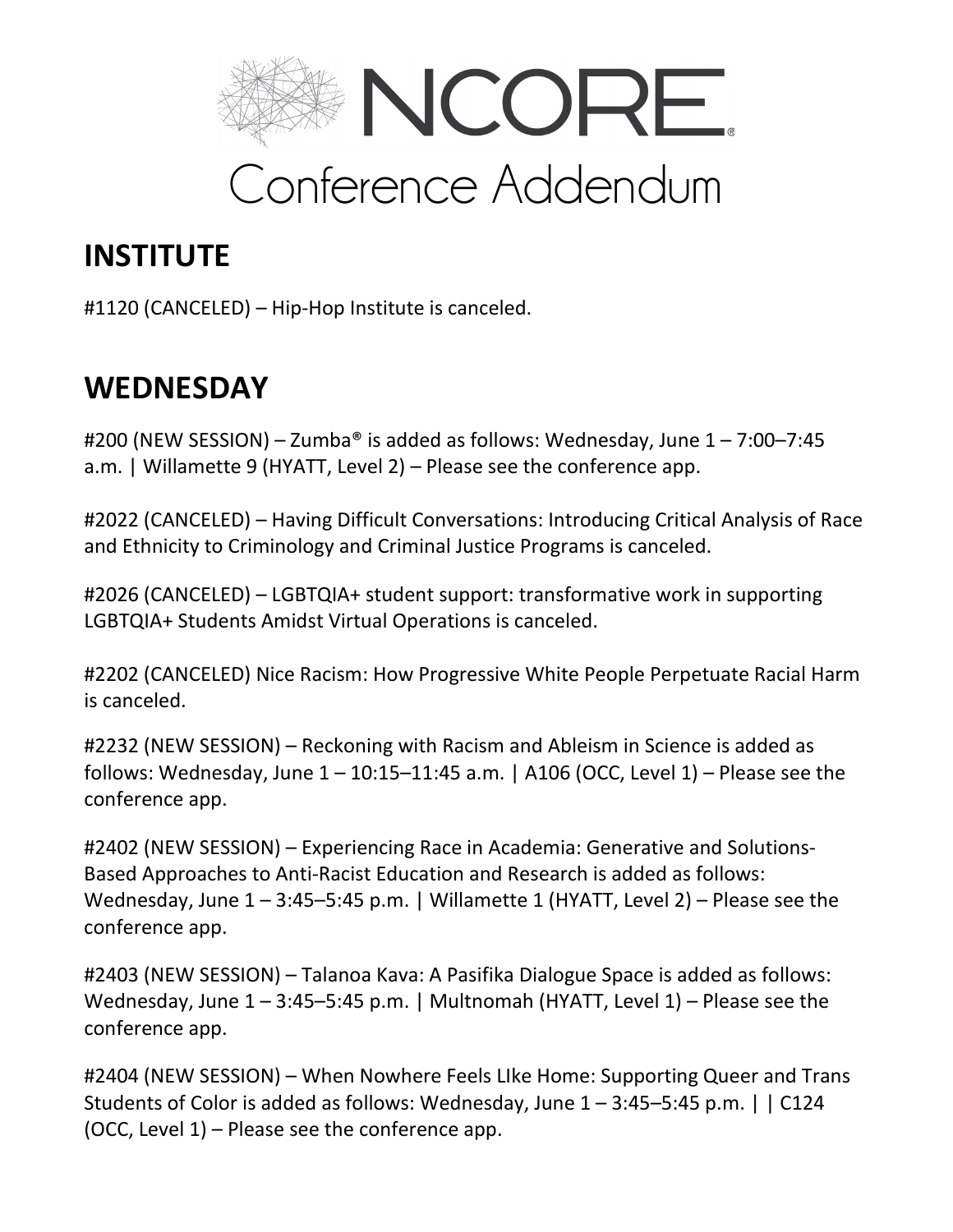#2501 (NEW SESSION) – Centering Community in the COVID-19 Response, an Oregon Story is added as follows: Wednesday, June  $1 - 3:45 - 5:00$  p.m. | B116 (OCC, Level 1) – Please see the conference app.

#2626 (RESCHEDULED) – Association of Student Athletes of Color: Our Founding, Experience, and Ongoing Work is rescheduled to Wednesday, June 1 – 8:30-9:45 am | Room: A106 (OCC, Level 1) – Please refer to #2005 on the conference app for session information.

#2901 (NEW SESSION) – Zumba® is added as follows: Wednesday, June 1 – 7:00–7:45 a.m. | Willamette 9 (HYATT, Level 2) – Please see the conference app.

# **THURSDAY**

#300 (NEW Session) – Zumba<sup>®</sup> is added as follows: Thursday, June 2 – 8:00–8:45 p.m.  $\vert$ Willamette 9 (HYATT, Level 2) – Please see the conference app.

#3005 (NEW SESSION) – Multiracial People from Multiple Minoritized Backgrounds: Examining Unique Experiences through Popular Culture and Personal Stories is added as follows: Thursday, June  $2 - 8:30 - 9:45$  a.m. | A106 (OCC, Level  $1 -$  Please see the conference app.

#3020 (RESCHEDULED) – Whiteness in Dentistry: How Historically White Institutions Shape Racial Oral Healthcare Disparities in the United States is Rescheduled to Thursday, June  $2 - 3:45-5:00$  pm | Room: E146 (OCC, Level 1) – Please refer to #3500 on the conference app for session information.

#3109 (ROOM CHANGE) – What Has Gone Unsaid? - A Community Space for BIPOC Men to Expand their Capacity to Hold Emotional Space is moved to Room: Columbia 1 (HYATT, Level 3)

#3200 (CANCELED) – A critical examination of systemic silencing in higher education is canceled.

#3206 (RESCHEDULED) – Native American Undergraduates with Complex Identities: Sharing Understanding and Developing Resources is rescheduled for Thursday, June 2 – 8:30-9:45 am | Room: Portland Ballroom 255 (OCC, Level 2)– Please refer to Index #3032 on the conference app for session information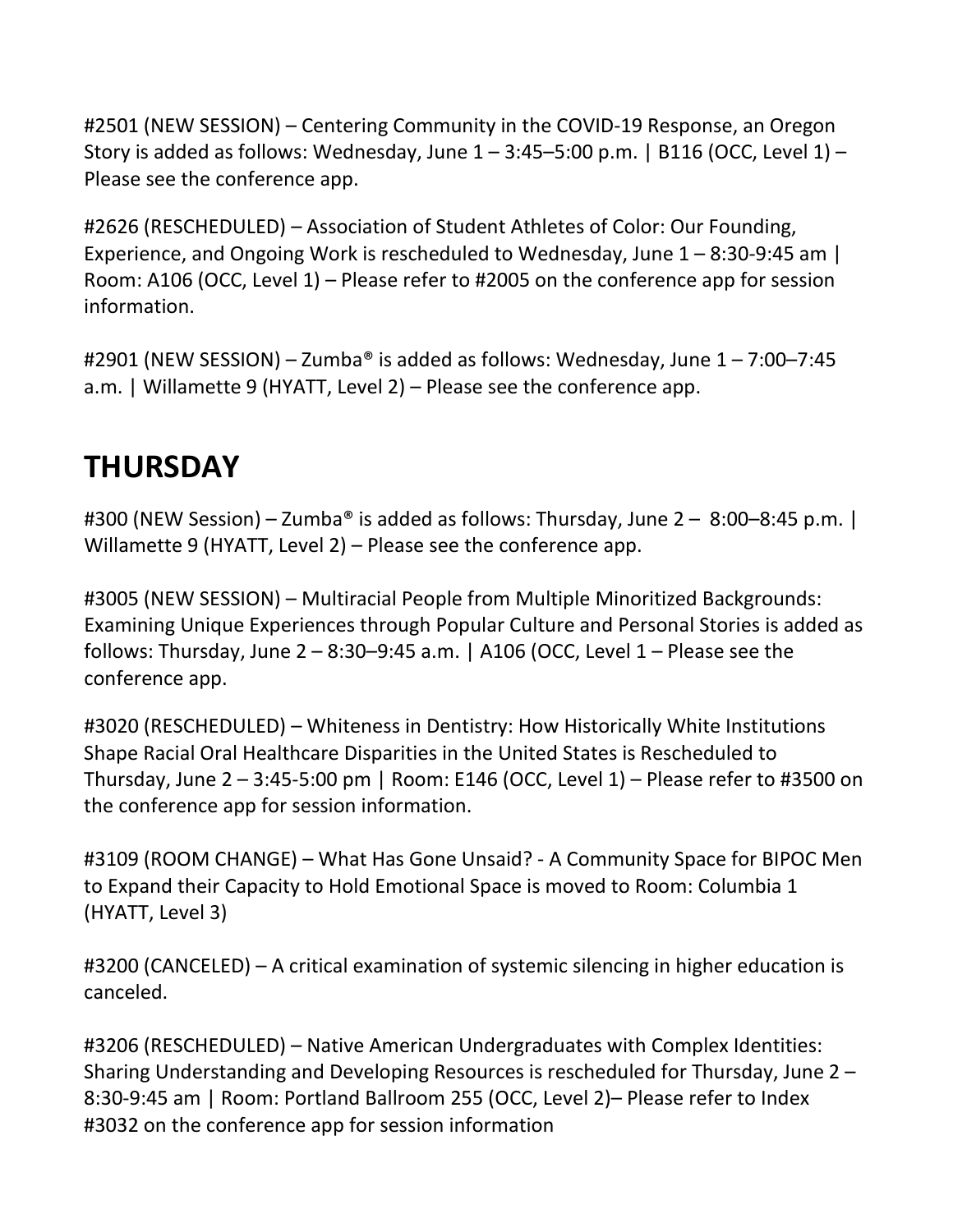#3406 (NEW SESSION) – Here's a Place for Us: Restoration and Healing from Race Based Trauma is added as follows: Thursday, June 2 – 3:45–5:45 p.m. | B113-B115 (OCC, Level 1) – Please see the conference app.

#3413 (ROOM CHANGE) – Transformative Diversity Outcomes, Keeping It Real 2 is moved to Portland Ballroom 256 (OCC, Level 2)

#3434 (NEW SESSION) – Health Justice & Belonging: BIPOC Led Activism and Organizing in the PNW is added as follows: Thursday, June  $2 - 3:45 - 5:45$  p.m. | Columbia 2 (HYATT, Level 3) – Please see the conference app.

#3501 (NEW SESSION) – Equity in Action - Communicate with Anyone, Anytime, Anywhere is added as follows: Wednesday, June  $1 - 3:45 - 5:00$  p.m.  $\mid$  C125-126 (OCC, Level 1) – Please see the conference app.

#3524 (CANCELED) – Candid Conversations: Sisters in the Suite is canceled.

#3605 (NEW SESSION) – Intersectional Coalition Building is added as follows: Thursday, June  $2 - 4:00 - 5:30$  p.m.  $\vert$  C124 (OCC, Level 1) – Please see the conference app.

#3800 (NEW SESSION) – NCORE Rose City Speaks & Beats Open Mic Night! is added as follows: Thursday, June 2 – 6:00–7:00 p.m. | Multnomah (HYATT, Level 1) – Please see the conference app.

## **FRIDAY**

#4001 (CANCELED) – They Meme Well: Analyzing the Relationship Between Good Intentions and the Reality of Diversity and Inclusion on Campus.

#4007 (CANCELED) – Using Liberation to Teach Liberation: Dismantling Hierarchies Between Faculty and Staff

#4109 (ROOM CHANGE) – Dreaming Truth to Power; Tectonic Shifts in the Decolonization of Equity is moved to Room: Columbia 1 (HYATT, Level 3)

#4200 (RESCHEDULED) – After the Land Acknowledgement: Next Steps for Higher Education & Native Student Success is rescheduled for Thursday, June 2 – 4:00-5:30 pm | Room: Portland Ballroom 255 (OCC, Level 2) – Please refer to Index #3604 on the conference app for session information.